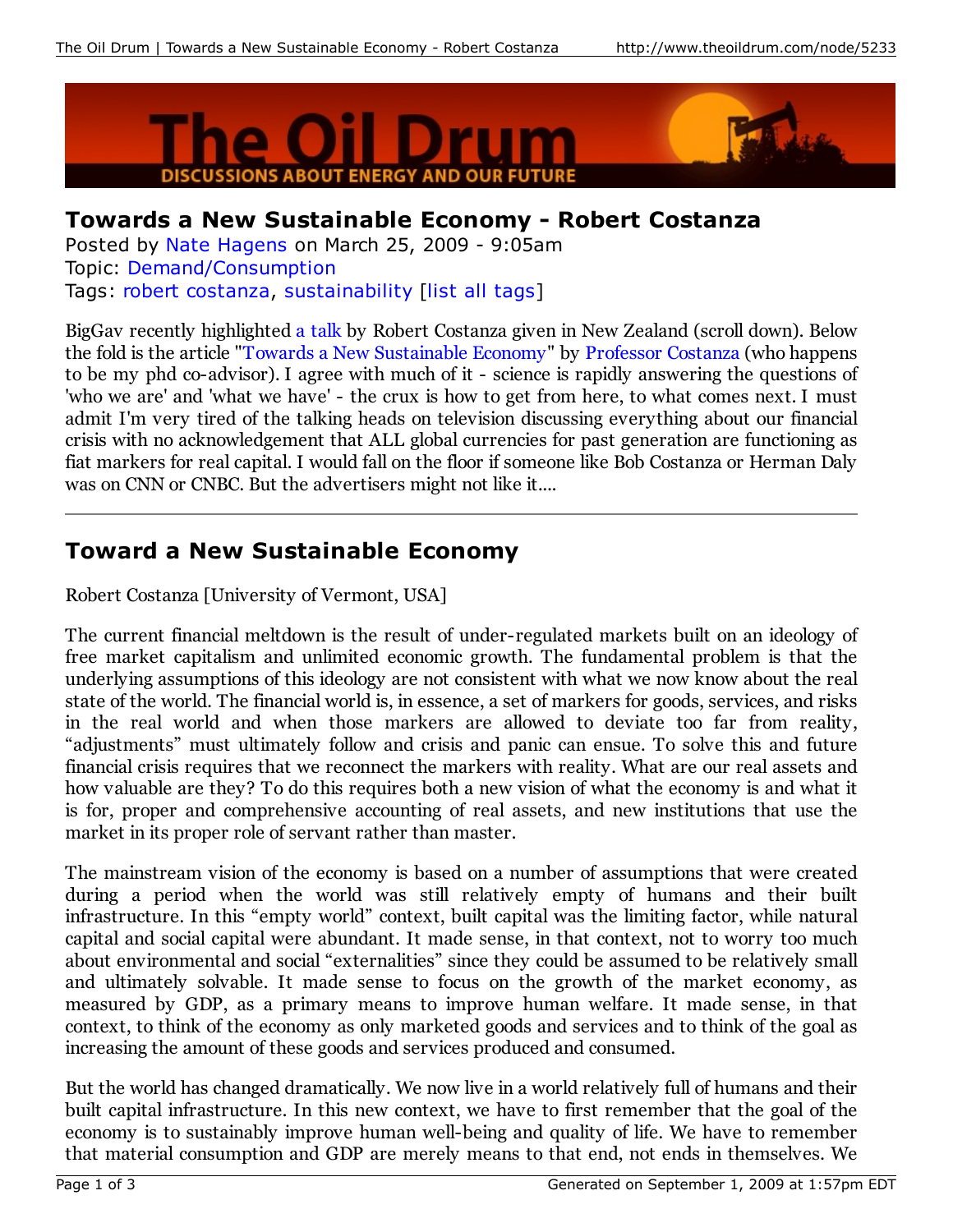The Oil Drum | Towards a New Sustainable Economy - Robert Costanza http://www.theoildrum.com/node/5233

have to recognize, as both ancient wisdom and new psychological research tell us, that material consumption beyond real need can actually reduce well-being. We have to better understand what really does contribute to sustainable human well-being, and recognize the substantial contributions of natural and social capital, which are now the limiting factors in many countries. We have to be able to distinguish between real poverty in terms of low quality of life, and merely low monetary income. Ultimately we have to create a new model of the economy and development that acknowledges this new full world context and vision.

This new model of development would be based clearly on the goal of sustainable human wellbeing. It would use measures of progress that clearly acknowledge this goal. It would acknowledge the importance of ecological sustainability, social fairness, and real economic efficiency. Ecological sustainability implies recognizing that natural and social capital are not infinitely substitutable for built and human capital, and that real biophysical limits exist to the expansion of the market economy.

Social fairness implies recognizing that the distribution of wealth is an important determinant of social capital and quality of life. The conventional model has bought into the assumption that the best way to improve welfare is through growth in marketed consumption as measured by GDP. This focus on growth has not improved overall societal welfare and explicit attention to distribution issues is sorely needed. As Robert Frank has argued in his latest book: Falling Behind: How Rising Inequality Harms the Middle Class, economic growth beyond a certain point sets up a "positional arms race" that changes the consumption context and forces everyone to consume too much of positional goods (like houses and cars) at the expense of non-marketed, non-positional goods and services from natural and social capital. For example, this drive to consume more positional goods leads people to reach beyond their means to purchase ever larger and more expensive houses, fueling the housing bubble. It also fuels increasing inequality of income which actually reduces overall societal well-being, not just for the poor, but across the income spectrum.

Real economic efficiency implies including all resources that affect sustainable human well-being in the allocation system, not just marketed goods and services. Our current market allocation system excludes most non-marketed natural and social capital assets and services that are critical contributors to human well-being. The current economic model ignores this and therefore does not achieve real economic efficiency. A new, sustainable ecological economic model would measure and include the contributions of natural and social capital and could better approximate real economic efficiency.

The new model would also acknowledge that a complex range of property rights regimes are necessary to adequately manage the full range of resources that contribute to human well-being. For example, most natural and social capital assets are public goods. Making them private property does not work well. On the other hand, leaving them as open access resources (with no property rights) does not work well either. What is needed is a third way to propertize these resources without privatizing them. Several new (and old) common property rights systems have been proposed to achieve this goal, including various forms of common property trusts.

The role of government also needs to be reinvented. In addition to government's role in regulating and policing the private market economy, it has a significant role to play in expanding the "commons sector", that can propertize and manage non-marketed natural and social capital assets. It also has a major role as facilitator of societal development of a shared vision of what a sustainable and desirable future would look like. As Tom Prugh, myself, and Herman Daly have argued in our book "The Local Politics of Global Sustainability," strong democracy based on